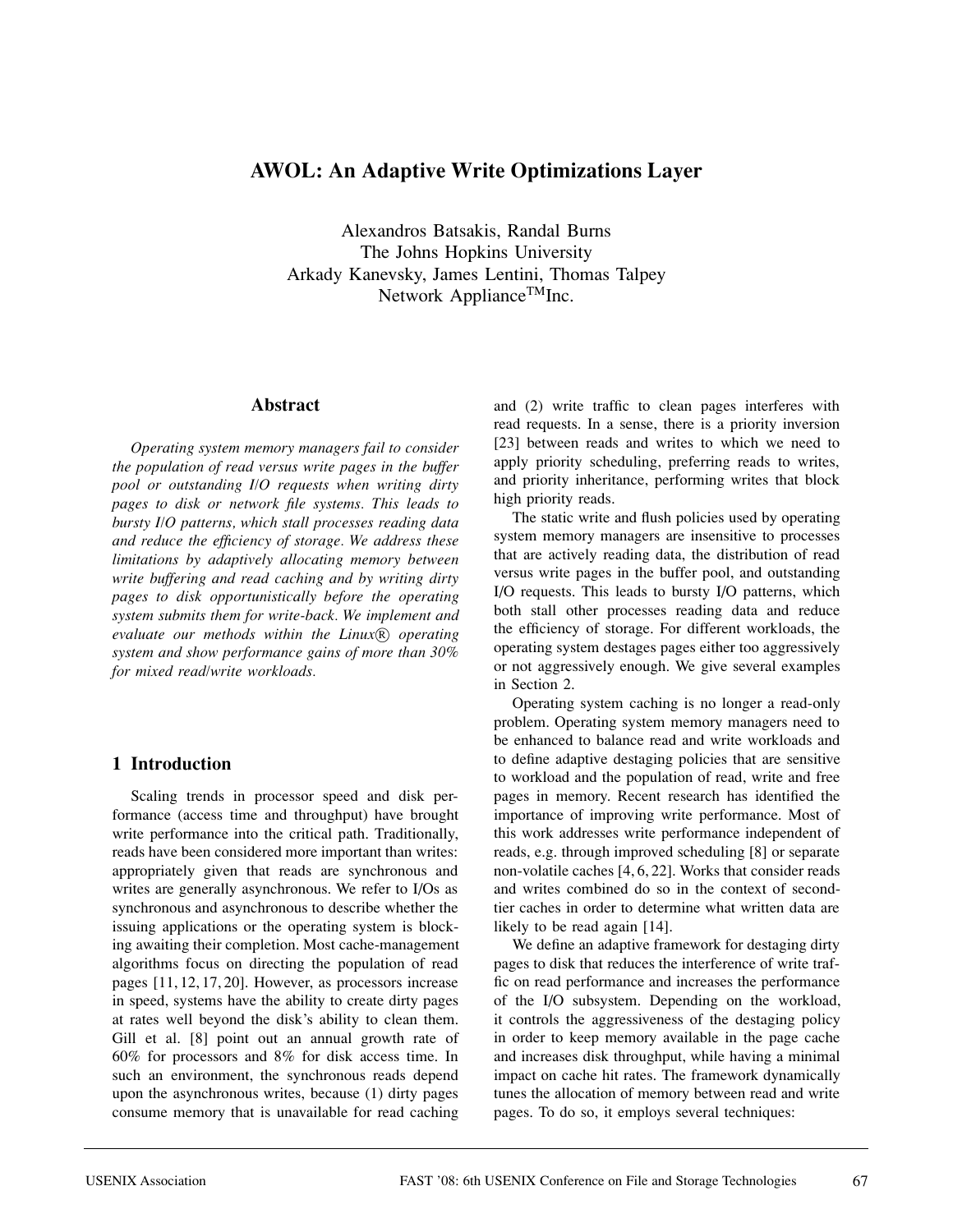

Figure 1: Number of pages under write-back when writing a 512MB file

- (1) **smart scheduling of asynchronous writes** that adapts operating system destaging policies based on available memory and workload;
- (2) **balancing the population of read and write pages** through multiple ghost caches that track the allocation of memory; and,
- (3) **opportunistic write scheduling** using a unified memory/device scheduler I/O queue that allows the I/O system to actively flush dirty pages prior to the pages being submitted for write-back.

The framework does not define new algorithms for managing a read cache. Rather, it works with existing algorithms, e.g. ARC [17], LIRS [11], 2Q [12], adjusting the memory available for read caching. Also, these techniques do not affect the reliability or durability of data in that all operating systems policies, e.g. periodic update deadlines, are enforced.

To demonstrate the benefits of these techniques, we perform experiments based on microbenchmarks and macrobenchmarks that capture a wide range of workloads. Depending on the workload we are able to improve system throughput by more than 30% on average. Finally, the results show that our optimizations are valid not only for local file systems but also for network file systems, such as NFS.

## **2 Background: Deferred Writing**

We give several examples in which the static policies used in operating systems result in poor system performance. We do so by demonstrating that different workloads require different parameterization of the same system variables. Our treatment focuses on Linux, but applies to other operating systems as well. It is also valid for both local and network file systems.

Modern operating systems defer the writing of dirty memory buffers to storage because this noticeably improves performance. In doing so, multiple writes to the



Figure 2: Write latency at each file offset when writing a 512MB file

same page may be aggregated and performed in a single update. Also, spatially related writes may be performed together, even when they occur at different times. Write operations are less critical than read operations, because a process is not suspended as a consequence of a write system call, whereas delayed reads block processes.

A dirty page might stay in memory until the last possible moment—sometimes system shutdown. However, keeping the page in volatile memory for a long period of time has two major drawbacks: first, in case of a failure all unstable updates will be lost and, second, dirty writes occupy memory pages that could be better used for read caching or other purposes, such as anonymous paging.

Traditional UNIX $\mathcal{R}[25]$  systems use a periodic update policy in which individual dirty blocks are flushed when their age reaches a predefined limit [18]. Modern systems use an additional criterion to decide when to destage dirty pages to storage. When the number of dirty pages in memory exceeds a certain percentage the system-wide parameter *dirty background ratio* in Linux—a flushing daemon wakes up and starts writing dirty pages to disk until an adequate number of dirty pages have reached storage. By this operation, the flushing daemon ensures that there are always enough free pages available in order to allocate more memory to satisfy new reads and writes.

If applications dirty pages faster than the daemon flushes them to storage, the system will eventually reach the *memory pressure* state: the point at which the maximum allowed number of dirty pages in the system has been reached. Typically this limit is set close to half the size of the available RAM. Memory pressure hampers performance severely because it blocks all writing applications until there is free space for dirty buffers in RAM, which effectively makes all write operations synchronous. Memory pressure has an effect on reads as well. All pending writes that must be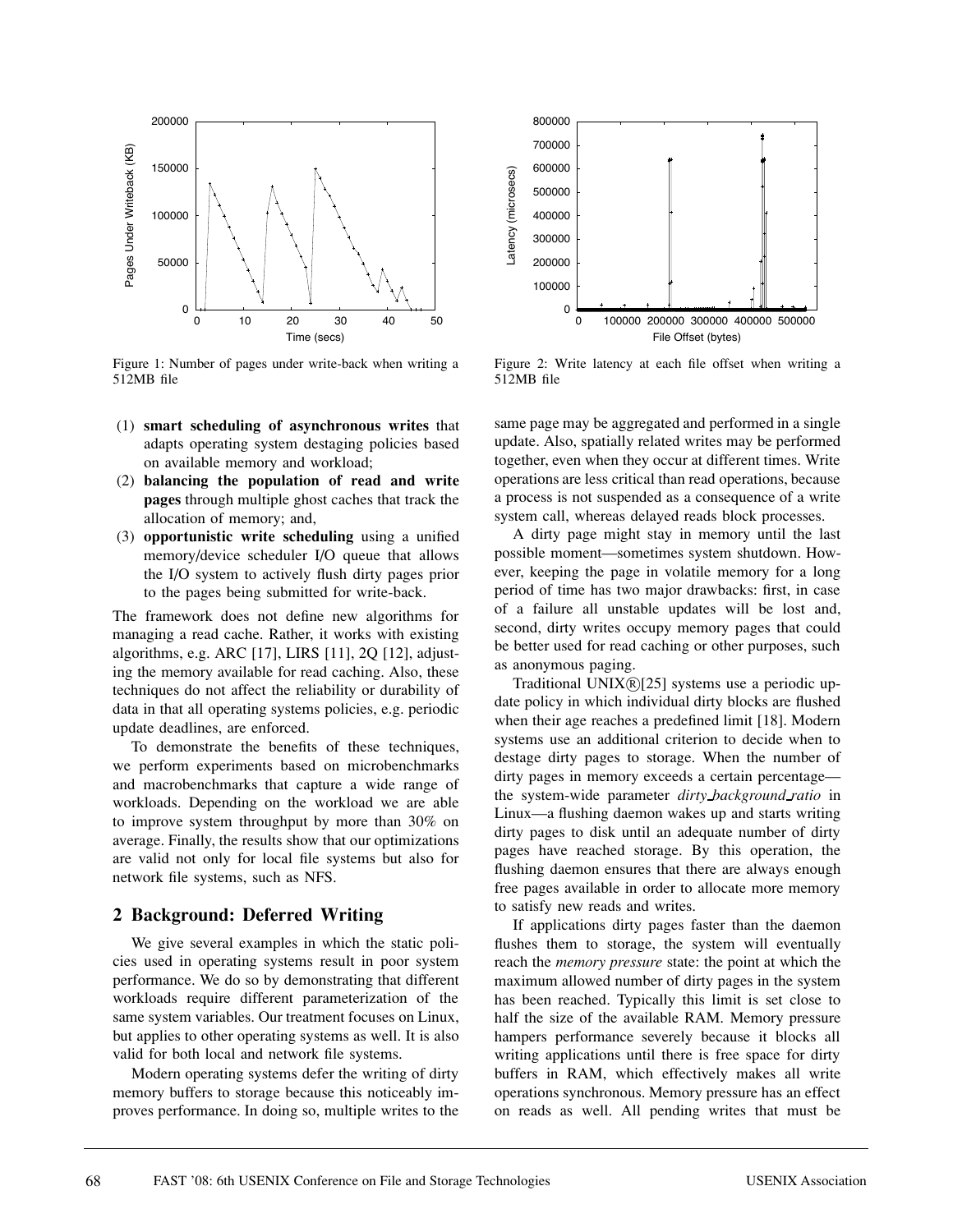

Figure 3: Throughput when writing a 2GB file sequentially



Figure 4: Time to compile Apache for ext3 and NFS over RDMA

written to storage interfere with concurrent reads, which results in queuing delays at the device level.

Figure 1 highlights the behavior of asynchronous writes. It shows the number of pages under writeback as a function of time. During a large file write, dirty pages are accumulated in memory until the number of dirty pages exceeds the *dirty background ratio* threshold. Then (after a few seconds in Figure 1), the flushing thread wakes up and starts writing pages to disk until their number is below the threshold. The remaining pages are written to the device when the period that dirty pages are allowed to stay in memory expires. Figure 2 shows that memory pressure occurs at two points in time while writing the file, producing significant increases in latency and, thus, a drop in the overall throughput.

The value of the *dirty background ratio* that triggers the flushing daemon to start the write-out is critical to system performance. Figure 3 shows the throughput of a process for writing a 2GB file sequentially under different values of the flushing threshold. The highest throughput occurs when the background updates start as soon as possible. The early start of the flushing operation ensures that there are always enough available



Figure 5: Average number of disk operations per second when compiling Apache



Figure 6: Read throughput for Zipf and sequential access patterns

memory pages. Figure 4 shows the time required to unzip and compile the Apache web server under various values of the same parameter. A less aggressive flushing policy yields the best performance. This is because the specific workload exhibits many short-lived files and block overwrites. More importantly, keeping the data in memory longer lowers the number of disk I/Os, a practice that makes buffering essential in the presence of concurrent I/O intensive processes (Figure 5).

The effect of the parameters on system throughput is also apparent in the case of NFS/RDMA over Infiniband. The high bandwidth of the device, significantly higher than the disk bandwidth especially in the case of an asynchronous NFS server, makes write buffering undesirable (Figures 3,4). Thus, the capability of the storage devices should be another factor in deciding when to start the write-out process.

An important, but over-looked, issue is the interference of writes and reads at the memory level. Asynchronous writes create dirty buffers that stay in memory for a period of time. This effectively reduces the number of blocks cached as a result of previous read operations. Most systems deal with the sharing of RAM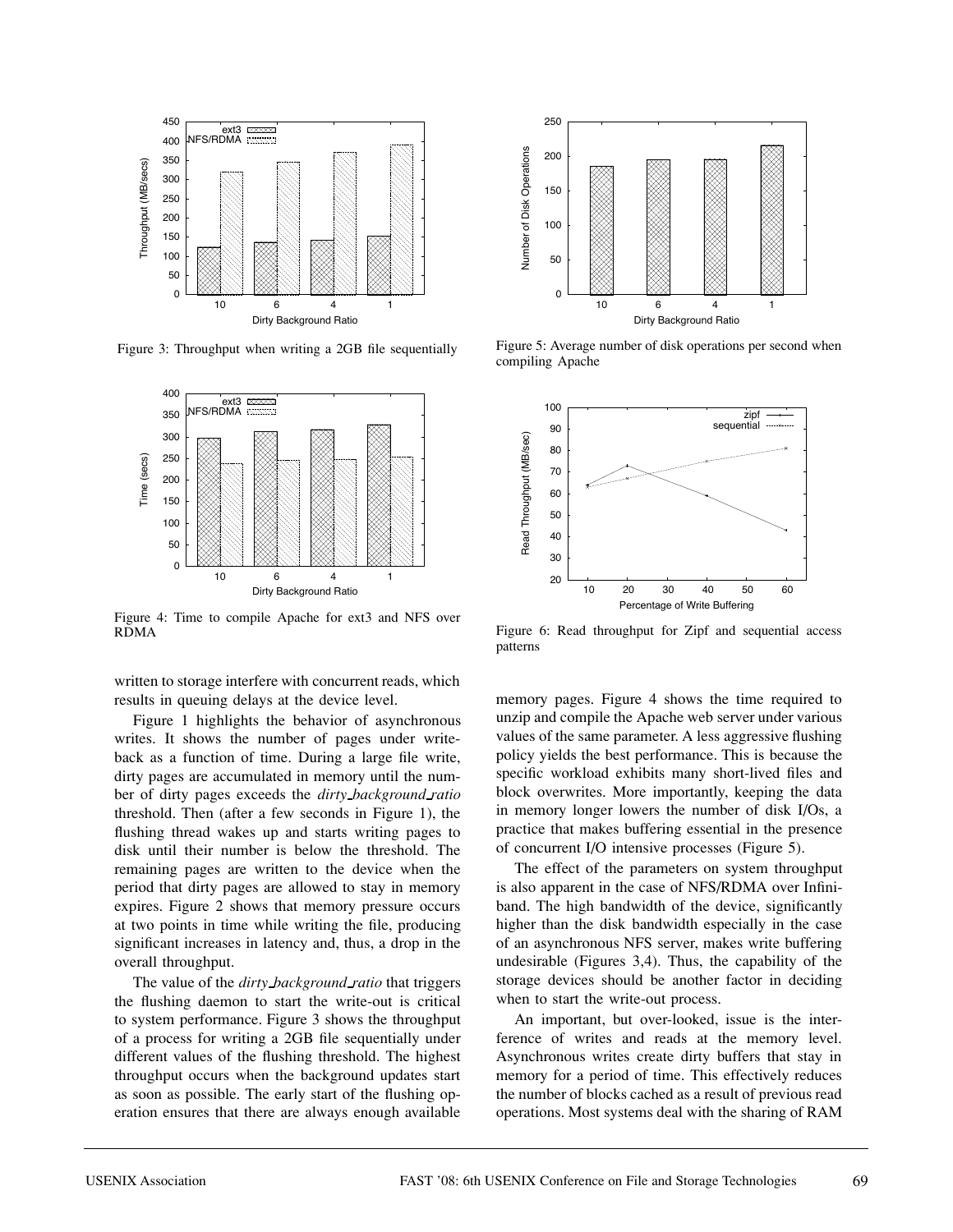between write (dirty) and read (cached) pages by setting a hard limit on the maximum number of dirty blocks in memory in order to preserve space for frequently or recently accessed clean pages used to satisfy reads. This hard limit defines the memory pressure point. Thus, the decision of how much memory to use for buffering writes is again critical to the system throughput. Using more memory for reads allows for more cache. On the other hand, it causes the system to reach memory pressure faster.

Figure 6 demonstrates the sensitivity of throughput to the amount of write buffering allowed by the system. These IOzone [10] microbenchmarks show the throughput of a process that performs read and write I/O to two separate 512MB files. In one case, reads are sequential. In the other, the location of reads is drawn from a Zipf distribution. In both cases, writes are sequential. For sequential reads, more write buffering results in less competition for the disk bandwidth between read and background write requests, and, thus, improves performance. For Zipf reads, a very aggressive write buffering policy reduces the cache hit rate of read requests and hampers performance. However, too little write buffering does not yield optimal throughput either, because of the asynchronous nature, writes represent a background load on disk. The obtrusiveness of this load is a significant factor on the experienced throughput of all concurrent synchronous requests. The effect of the write traffic on the system performance is important even though, from the application perspective, writes are completed as soon as the kernel marks the modified buffers dirty.

Another performance concern—unrelated to system parameters and valid for local file systems only—is the selection of dirty pages to destage. The memory manager does not consider the I/O cost when selecting the dirty pages to write back to the device. Instead, it selects pages in the order they were accessed and submits them to the I/O scheduler which chooses the sequence of requests to be sent to disk. The memory manager is oblivious to the I/O cost because it has no information about which pages reside in the scheduler queue. On the other hand, the scheduler is able to reorganize only the buffers that reside on its queues; it has no knowledge of the memory contents. Dirty buffers remain in memory until the flushing policy selects the corresponding page to be written out to the device. During this period, the I/O scheduler may serve I/O requests that are physically close to the block locations of dirty buffered pages. Dirty memory pages, although proximal to the blocks that are about to be dispatched to the storage device, cannot be scheduled for writing. This behavior results in extra disk traffic and increases the number of disk seeks, because the

dirty pages will eventually reach the disk at a later time when their flushing condition is met.

Our work modifies the destaging mechanisms of modern operating systems in order to improve the performance of asynchronous writes and, at the same time, to ameliorate the effects of the competition between synchronous and asynchronous requests at the device and at the memory level. We adaptively tune the writeback process to take into account current workload patterns and, as a result, improve write bandwidth and latency. Also, we develop an algorithm that shares memory between read and write pages, preserving the performance of read caching while improving write throughput. Finally, we implement an architectural change that integrates the memory manager and the I/O scheduler in order to make asynchronous writes less obtrusive, thus, reducing the interference with reads at the disk level.

# **3 Adaptive Write Scheduling**

We propose a new, adaptive, destaging algorithm for volatile caches that manage pages in a read-write cache. Previous studies propose a variety of adaptive algorithms for write-only, non-volatile caches all of which attempt to maintain the cache occupancy as high as possible in order to optimize the order of writes to disk and minimize the I/O operations [3, 19, 27]. In non-volatile caches, pages are stable as soon as they reach memory. Thus, no deadline is assigned to a buffer and there are no starvation nor reliability issues. These methods are not directly applicable to our memory model.

## **3.1 A Write-Only Cache**

At first, we will focus on the simple case where the memory is used only to accommodate writes. Subsequently, we enhance the algorithm to optimize performance in a unified read-write cache.

A destaging algorithm for a write-only memory cache should keep the cache occupancy as high as possible to enable ordering optimizations when dispatching pages. At the same time, it should avoid cache overflow so that no synchronous writes are forced (memory pressure). For a destaging mechanism to be effective, write requests should either be a cache hit or empty space should be available in the cache so that a new page allocation succeeds.

Previous work has compared a number of different destaging algorithms and has shown the performance benefits of a high-low watermark algorithm [27]. When the high threshold is crossed, the memory manager starts writing data out to disk until the percentage of dirty blocks is below the low threshold. The combination of two thresholds controls the start and stop of the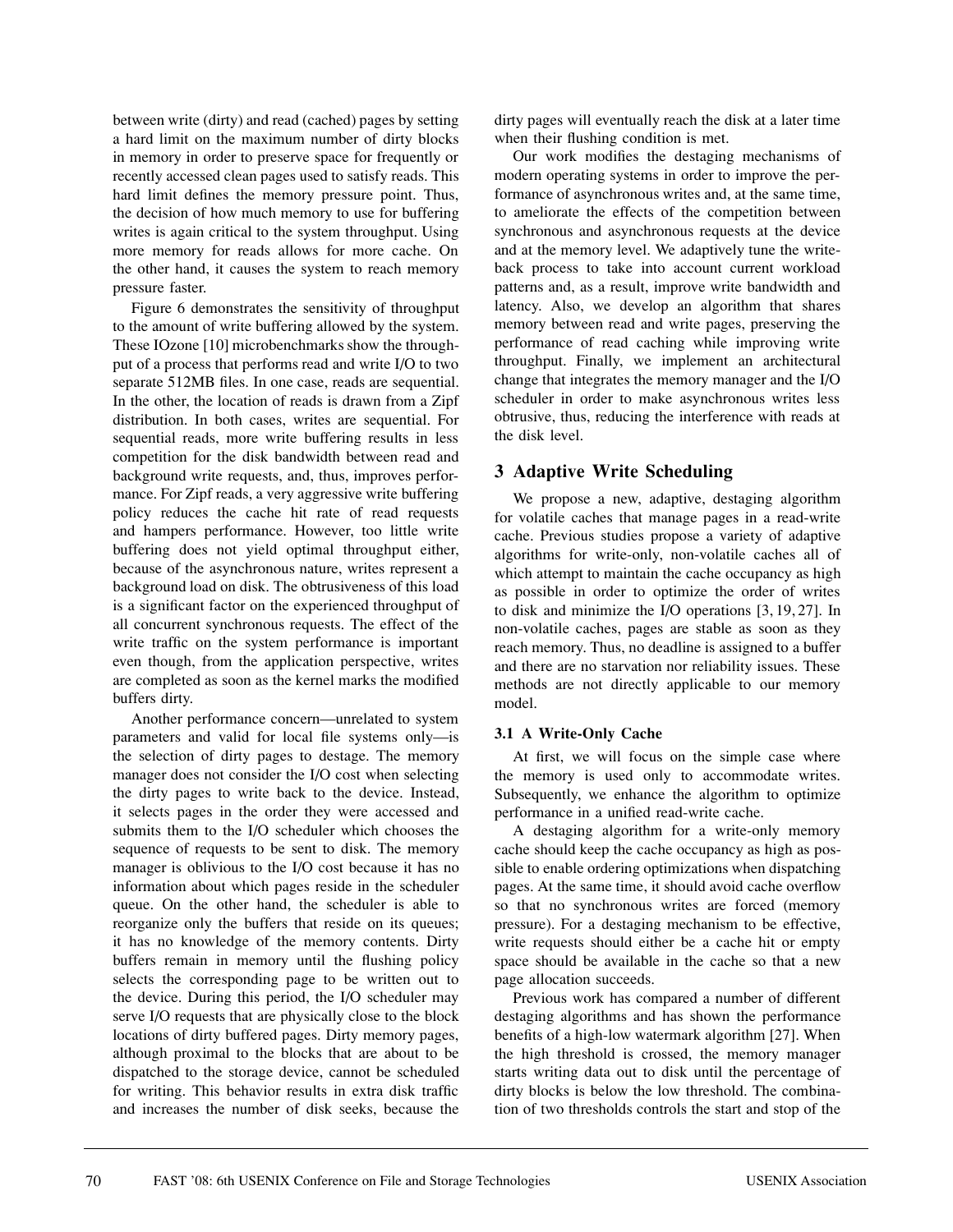flushing of dirty buffered pages.

The most significant drawback of the high-low watermark scheme is that both thresholds are timeinvariant. Deciding on the correct values is a hard problem and, more importantly, their optimal values depend heavily on the workload (Section 2). Under light I/O, the high threshold should have a large value in order to increase the write cache ratio. On the other hand, under heavy I/O, it is important for the system to maintain a sufficient number of available clean pages and a smaller value for the threshold is preferable.

We take a rate-based, adaptive approach to setting the high watermark, deriving its value from the rate at which the system dirties pages.

Let  $h(t)$  be the value of the time-variant high watermark and  $d(t)$  the rate that processes are dirtying new pages. This rate is measured by examining the number of "set dirty bit" operations at every time unit.

For an incoming I/O rate  $d(t)$ , the value for the high watermark at the end of the period is  $h(t)$ . If the data rate changes, we adjust the value of  $h(t)$  based on the following intuition:

- If  $d(t) \geq d(t-1)$  then the value of  $h(t)$  should be reduced
- If  $d(t) \leq d(t-1)$  then the value of  $h(t)$  should be increased

Due to the computational requirements of performing complex arithmetic calculations in the kernel and the frequency of the operation, none of the advanced smoothing algorithms [2] are suitable for adoption. Control theory methods are also not practical because the watermark variance is not linear and depends heavily on the workload, making linear approximations hard [28].

We picked a simple smoothing function to adjust the high watermark value, based on the statistics we collect about the incoming data rate. Specifically, we use a formula for the relative change in the value of  $h(t)$  so that the value of the threshold is inversely proportional to the change in the incoming data rate.

$$
h(t) = h(t-1)\frac{d(t-1)}{d(t)}
$$

We experimented with several different functions and algorithms to adjust the value of  $h(t)$ , such as moving average methods, step functions or exponential increase and backoff. This simple scheme provides competitive results along with very low computational requirements—an important factor given the frequency of this operation in the kernel. Nam and Park [19] provide some more mathematical insight to a similar scheme when describing a destaging algorithm for RAID-5 arrays. A detailed analytical study of the watermark variance problem, part of future work, may highlight areas of improvement and potentially lead to optimizations to our framework.

We also take a similar adaptive approach to setting the low watermark, deriving its value from both the process writing rate and on the I/O rate that the storage device can sustain. The difference between the low and high watermark determines the amount of data to destage upon activation of the write-out process. The value of the low watermark  $l(t)$  cannot be higher than  $h(t)$  and it depends on the the rate  $c(t)$  the memory manager is able to clean pages, i.e. flush data to the device. If the device can sustain a high I/O rate compared to the incoming data rate then flushing can be less aggressive and  $l(t)$  can have a higher value. On the other hand, if the incoming rate is higher than the outgoing rate, it is essential for the system to make clean pages available and  $l(t)$  should be low. We define  $l(t)$  as:

$$
l(t) = l(t-1)\frac{d(t-1)}{d(t)}\frac{c(t)}{c(t-1)}
$$

Again, we experimented with other scaling functions in adjusting the low watermark, but found that this simple scheme performed well in practice and has low computational requirements.

To avoid overtuning the watermarks, we rate limit the change of  $h(t)$  and  $l(t)$  so that  $\frac{1}{2}l(t-1) \leq l(t) \leq$  $2l(t-1)$  and  $\frac{1}{2}h(t-1) \leq h(t) \leq 2h(t-1)$ .

The parameter  $t$  defines the time at which the system samples the I/O rates and sets the value of the watermarks. The value of the interval between two measurements of the incoming  $d(t)$  and outgoing  $c(t)$ rates is critical in how fast the system adapts to the workload patterns. Frequent measurements allow the system to adapt more quickly. On the other hand, sampling the page states too often increases computational overhead.We discuss the importance of the time unit selection in the experimental section.

#### **3.2 A Read-Write Cache**

The goal of a unified read-write caching scheme differs from that of a write-only cache. A write-only cache attempts to keep as many dirty buffered pages as possible without running out of available memory. A read-write cache must preserve a useful population of read-cache pages. Reserving more memory pages to buffer writes reduces cache hit rates, because it reduces the effective size of the read cache.

We define  $h_{max}$  as the maximum possible occupancy of memory with dirty pages before the writeback starts, so that the inequality  $h(t) < h_{max}$  is always valid. We extend the destaging algorithm presented in the previous section by adaptively varying the

.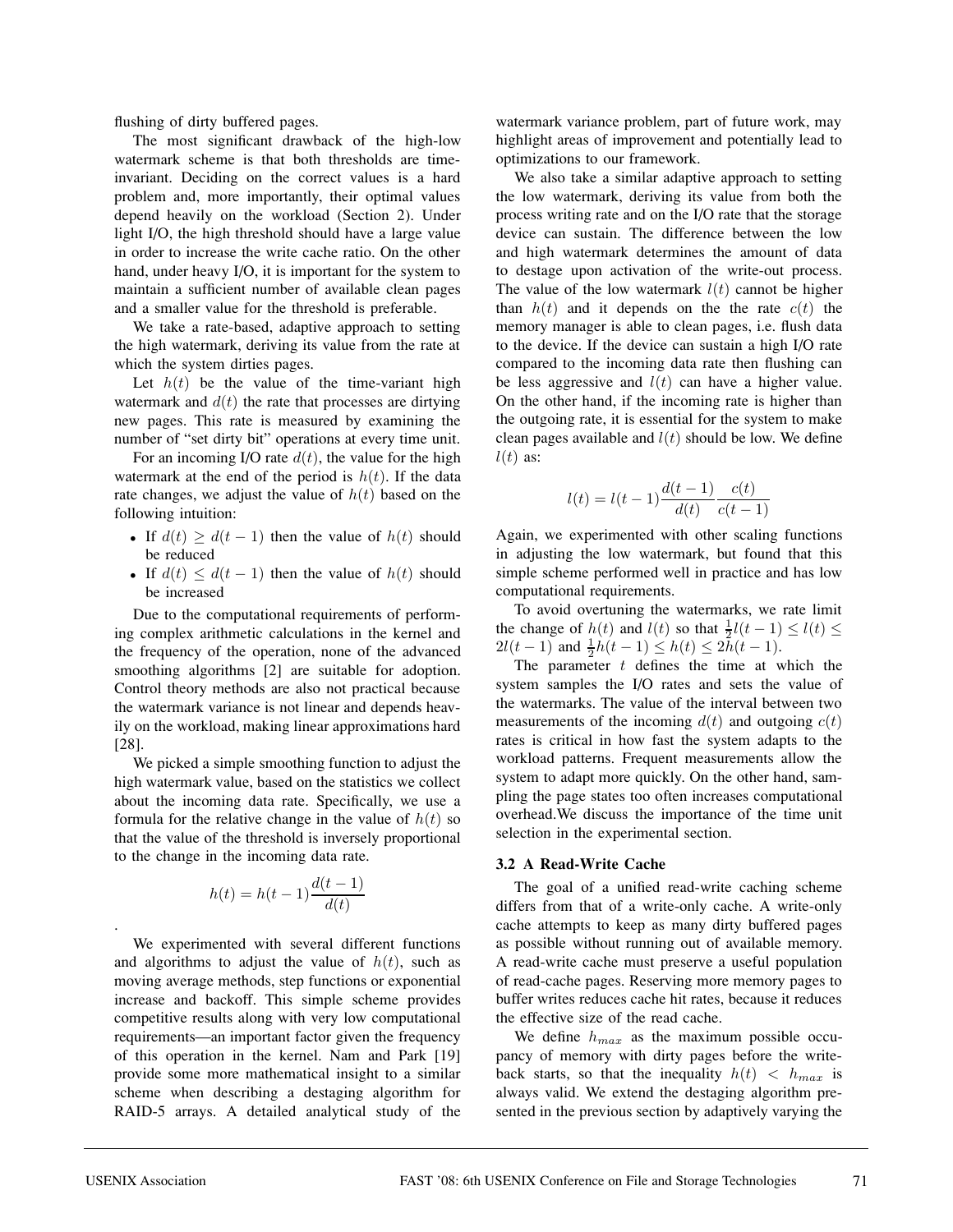

Figure 7: Using two ghost caches to identify the current working set

maximum occupancy ratio  $h_{max}$ . The intuition behind varying the  $h_{max}$  value is to provide an upper bound to the number of dirty pages in memory so that new dirty pages do not replace pages that are used for read caching by processes. Based on the fact that a read blocks the calling application whereas a write does not, our main goal is to maximize the read hit rate. To do so, we use a set of heuristics to identify what percentage of the RAM is actively used by processes to cache read data.

We use a ghost cache that holds meta-data information on blocks recently evicted from the cache (the ghost miss cache in Figure 7). In this way, we record the history of a larger set of blocks than can be accommodated in the actual cache. In the ghost miss cache, we keep an index of the blocks that were replaced as a result of write buffering only. If a clean block is replaced by another block, due to the regular eviction policy after a read, we do not add it to the ghost cache.

When a process issues a read, we look at the cache to determine whether it contains the requested block. If the block is not found, but it was recently replaced due to write buffering, its metadata information resides in the ghost cache. This indicates that if the system were buffering fewer write pages then this request would have resulted in a cache hit. An actual cache miss that hits in the ghost cache indicates that aggressive write buffering is interfering with read cache performance and that the value of  $h_{max}$  should be reduced. We note that our ghost cache does not rely on a specific eviction policy. It simply tracks recently evicted pages.

The ghost cache contains indexes of already evicted blocks, and, consequently, the effectiveness of the scheme is limited, because the signaling of overbuffering comes too late—the blocks must be fetched again from the storage device.

To make our scheme more proactive, we introduce a second ghost cache. For clarity reasons we call the first cache a ghost miss cache and the second a ghost hit cache. In contrast to the miss cache, the hit cache does not contain evicted blocks. Rather, the ghost hit

cache contains the contents of a smaller virtual memory (Figure 7). The ghost hit cache contains *all* of the write buffered pages and the most recent/frequent read cache pages. The memory area outside of the ghost hit cache contains the least recent/frequent read cache pages. As an extreme example, if all the  $h_{max}$  fraction of the available memory contained dirty buffered pages then all read cache hits would occur in the reserved area.

The ghost hit cache allows us to detect the potential negative effects of aggressive write buffering prior to incurring penalties from cache misses. If all read requests hit in the ghost hit cache then a smaller amount of memory would capture the current working set and more write buffering can be allowed. Alternatively, read requests that are cache hits but are misses in the ghost hit cache indicate that further write buffering, shrinking the available read cache, will probably result in reduced cache hit rates, because the effective memory space for read caching is running out. Read cache hits both inside and outside the ghost hit cache scale the amount of memory available for write buffering and read caching based on the current memory usage and workload.

Our ghost hit cache works for all modern read caching algorithms that maintain recency and/or frequency queues. Our implementation derives the ghost hit cache and reserved regions from Linux's two queue approximate LRU implementation, which identifies the pages that would be evicted were the memory smaller. Many other recency and frequency based caching algorithms [11, 12, 17, 20] make similar information available.

We vary the value of  $h_{max}(t)$  based on the hit rates of the two ghost caches as follows:

$$
h_{max}(t) = h_{max}\left(1 - \frac{C(t) - GH(t) + GM(t)}{reads(t)}\right)
$$

in which  $C(t)$ ,  $GH(t)$ , and  $GM(t)$  are the number of hits in the page cache, ghost hit cache, and ghost miss cache,  $reads(t)$  is the number of total read requests during the last time interval respectively. The quantity  $C(t) - GH(t) + GM(t)$  counts the read requests that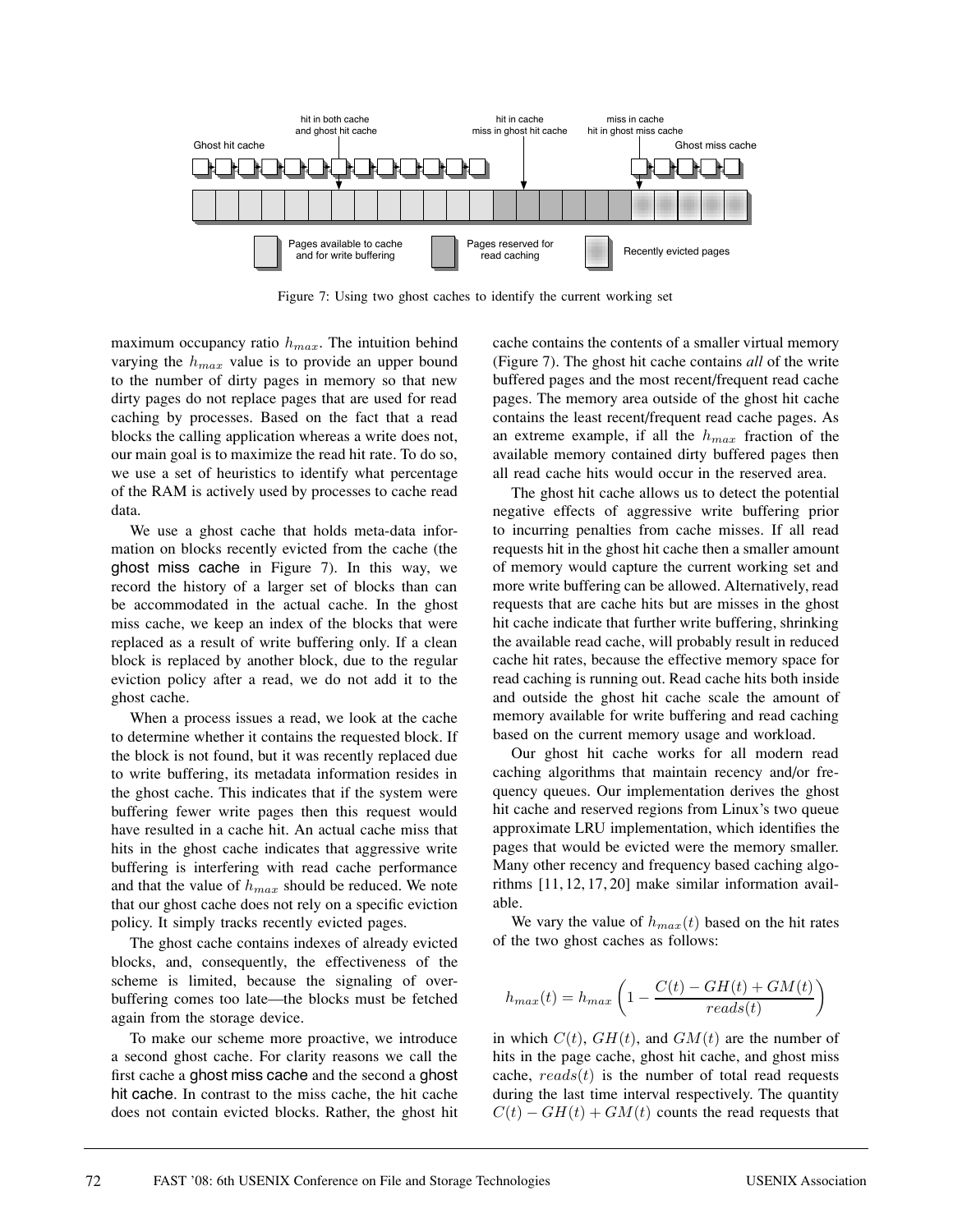fall into the reserved area and in recently evicted pages. A large fraction of read requests falling in these regions indicates that aggressive write buffering is consuming memory in the ghost hit cache needed for read caching or that the current working set is larger than the available memory in the ghost hit cache.

We note that  $h_{max}(t)$  is always lower than  $h_{max}$ .  $h_{max}(t)$  reduces the high threshold based on the distribution of reads in the previous time period only. If there are no read requests, the value defaults to  $h_{max}$ . Thus, the initial value  $h_{max}$  should indicate the highest possible amount of RAM that the system administrator wants to devote to buffering. To avoid pathological cases that arise when over-tuning  $h_{max}(t)$ , we rate limit the change so that  $\frac{1}{2}h_{max}(t-1) \leq h_{max}(t) \leq$  $2h_{max}(t-1)$ .

Our implementation sets the ghost hit cache size to be an  $h_{max}$  fraction of the available memory. The ghost miss cache keeps an index of the blocks that would remain in the cache if the amount of available RAM were larger by 20%. The size of the ghost caches affects the responsiveness of the system in case of cache misses. In a small ghost cache, a few missed reads will force write buffering to be less aggressive. On the other hand, a larger cache requires a higher number of misses to limit write buffering.

The value of the static  $h_{max}$  parameter should depend on the relative cost of reads and writes in the system. In a RAID-5 system in which writes are expensive, more buffering space will improve performance. On the other hand, if a log-structured file system is used, more space should be devoted to read caching. In the results section we provide more information about the importance of parameter selection.

Finally, it is important to differentiate between the  $h_{max}$  threshold and the memory pressure point at which all writes become synchronous until enough pages are freed. Our framework does not stall writes even if they occupy more than  $h_{max}$  percent of the cache size, it just mandates more aggressive write-back. In the AWOL implementation, we define the memory pressure point  $h_{pres} = \frac{Cache_{size}-h_{max}}{2}$ . If the number of dirty pages reaches  $h_{pres}$  buffered writes become synchronous.

## **4 Opportunistic Queuing**

Our adaptive high-low watermark algorithm attempts to optimize the write-out of dirty pages by deciding when to start the destaging process (high watermark) and how much data to flush (low watermark). Deciding what to destage is another important factor that affects the system performance. For example, it is preferable to flush a buffer that is physically close to a stream of read requests currently being serviced by the disk. This kind of optimization is not feasible

in the memory, because the memory manager has no knowledge of file system and device characteristics, e.g. the device LBN corresponding to a dirty page. Our framework addresses this problem by delegating the responsibility of selecting which pages to be cleaned to the I/O scheduler. We achieve this by introducing a unified memory-scheduler queue. We have implemented our modifications, valid for local file systems only, in Linux. However they apply to most operating systems.

A typical I/O scheduler differentiates between synchronous (read) and asynchronous (write) requests by using two separate sets of queues for each type of request. Synchronous requests have a short deadline, on the order of microseconds, so that requests are dispatched quickly and the application does not block waiting for the operation to complete. On the other hand, asynchronous operations have less strict deadlines, on the order of a few milliseconds, depending on the scheduler's policy.

In both queues, the I/O scheduler keeps the list of pending I/O requests sorted by logical block number. When a new I/O request is issued, it is inserted into the LBN sorted list of pending requests. This prevents the drive head from seeking all around the disk to service I/O requests. Instead, by keeping the list sorted, the disk head moves in a straight line around the disk. If the hard drive is busy servicing a request at one part of the disk and a new request comes in to the same part of the disk, that request can be serviced before moving off to other parts of the disk.

We enhance the scheduler by adding a third queue for pages, namely the *opportunistic queue*. This queue maintains an LBN sorted list of pages that are in memory and have not yet been submitted to the device for write-back. When an application issues a write, the kernel marks the buffers dirty and, at the same time, it places a pointer to the buffers in the opportunistic queue. In contrast to the conventional scheduler queues, requests in the opportunistic queue do not have an assigned deadline. Requests may remain in the queue until the memory manager dispatches the corresponding page to the storage layer. Then, the buffer is moved to the asynchronous list and its priority is determined by the scheduling algorithm.

When the scheduler is ready to dispatch the next request from the pending queue, it searches both the asynchronous and the opportunistic list for requests that are close to the one that is about to be issued. Figure 8 illustrates this process—it represents a single queue at the device for simplicity. The spatial criterion for proximity follows the same policy that current schedulers use and is based on the logical block number (LBN). Head positioning information and knowledge about the physical layout on the disk are not available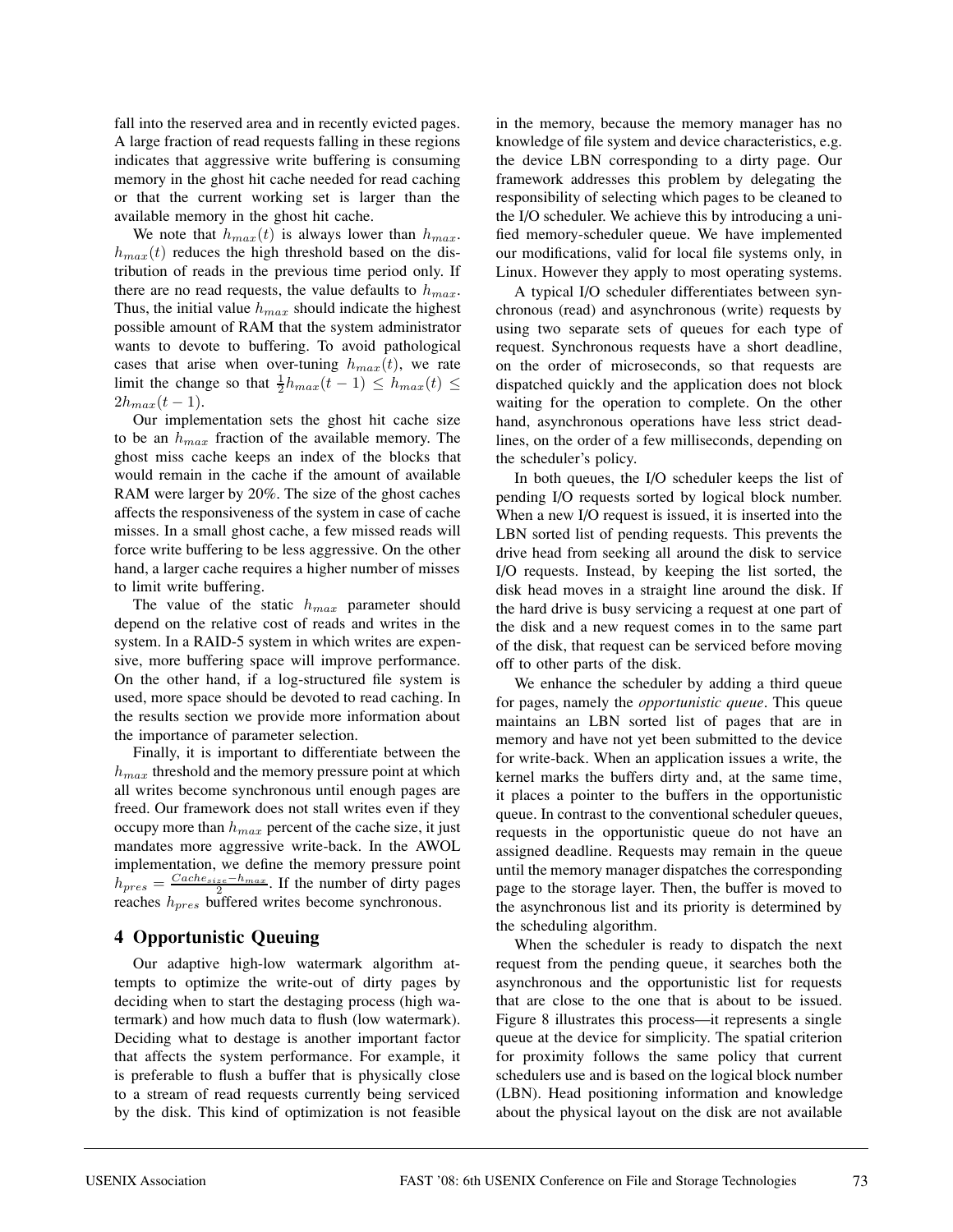

Figure 8: Opportunistic queuing

at this layer. Prior studies have proved the efficacy of a scheduling scheme based on LBNs [8, 15].

If one or more proximal requests are found, the I/O scheduler adds them into the dispatch list and removes them from the opportunistic queue. After the I/O is complete, it notifies the memory manager that the corresponding page is clean, so that the dirty bit is removed. If no appropriate request is found in the opportunistic list, the scheduler moves on to the next request in the synchronous queue. There is no performance penalty when no dirty buffered pages are dispatched; the opportunistic queuing scheme is an optimization, requiring only a few bytes of extra memory to keep the index of the buffer heads.

We implemented opportunistic queuing by modifying the deadline scheduler. Note that, this optimization requires modification to the data structures and logic of the scheduler but makes no assumption about the scheduling algorithm itself. Therefore, this mechanism is applicable to I/O schedulers in general and to the other Linux I/O schedulers in particular. In order to decide which requests to consider proximal, we select a simple criterion: its LBN must lie between those of the two next requests to be dispatched to the device.

The opportunistic queuing mechanism allows the system to commit pages to stable storage prior to them being submitted for write-back. This minimizes the interference of reads and writes at the disk level. The unified memory/scheduler queue reduces the average time for writes by ordering requests to the disk so that the service time for each request is minimized.

## **5 Evaluation**

We have implemented our proposed changes in the 2.6.21 Linux kernel. We ran the experiments on a dual-core Xeon® machine with 2GB of RAM out of which about 1.5GB can be used for the page cache.

The rest of RAM is reserved for the operating system itself and for running applications. For experiments on a local file system, we used a dedicated SATAII-300 hard drive. To evaluate our framework in a heterogeneous environment, we also performed measurements over the Network File System (NFS) using two different networks: gigabit Ethernet and 10-Gbps Infiniband. For Infiniband, we measured the performance of NFS/RDMA: a high-bandwidth, low-latency setup. The NFS server has 8GB of RAM and exports the filesystem asynchronously. By performing memory-tomemory operations (NFS client to NFS server), we measured the performance of the memory optimizations without the bottleneck of the disk device. Finally, throughout the experiments, we adjusted the value of the watermarks every one second. We experimented with different values of this parameter later in this section.

In order to evaluate our solution, we performed a series of microbenchmark and macrobenchmark experiments. The first set of experiments were based on IOzone: a popular benchmark suite that measures throughput and latency of I/O operations.

We use the following IOzone microbenchmarks:

- **No Reader, Sequential Writer (NRSW):** One process writing to a 1GB file sequentially.
- **No Reader, Zipf Writer (NRZW):** One process writing 1GB worth of data according to a Zipf distribution. Thus, certain popular blocks receive many accesses.
- **No Reader, Variable Writers (NRVW):** Several IOzone clients executing the NRSW or the NRZW workloads at random intervals. Each process uses a file between 100MB and 512MB in size. There are always between five and eight processes running in the system.
- **Sequential Reader, Sequential Writer (SRSW):** Two processes reading and writing different 1GB files sequentially.
- **Random Reader, Random Writer (RRRW):** Two processes reading and writing different 1GB files randomly.
- **Zipf Reader, Zipf Writer (ZRZW):** Two processes reading and writing different 1GB files according to a Zipf distribution.
- **Variable Readers, Variable Writers (VRVW):** Several IOzone clients executing the SRSW or the ZRZW workloads at random intervals. Each process uses files between 100MB and 512MB in size. There are always between five and eight processes running in the system.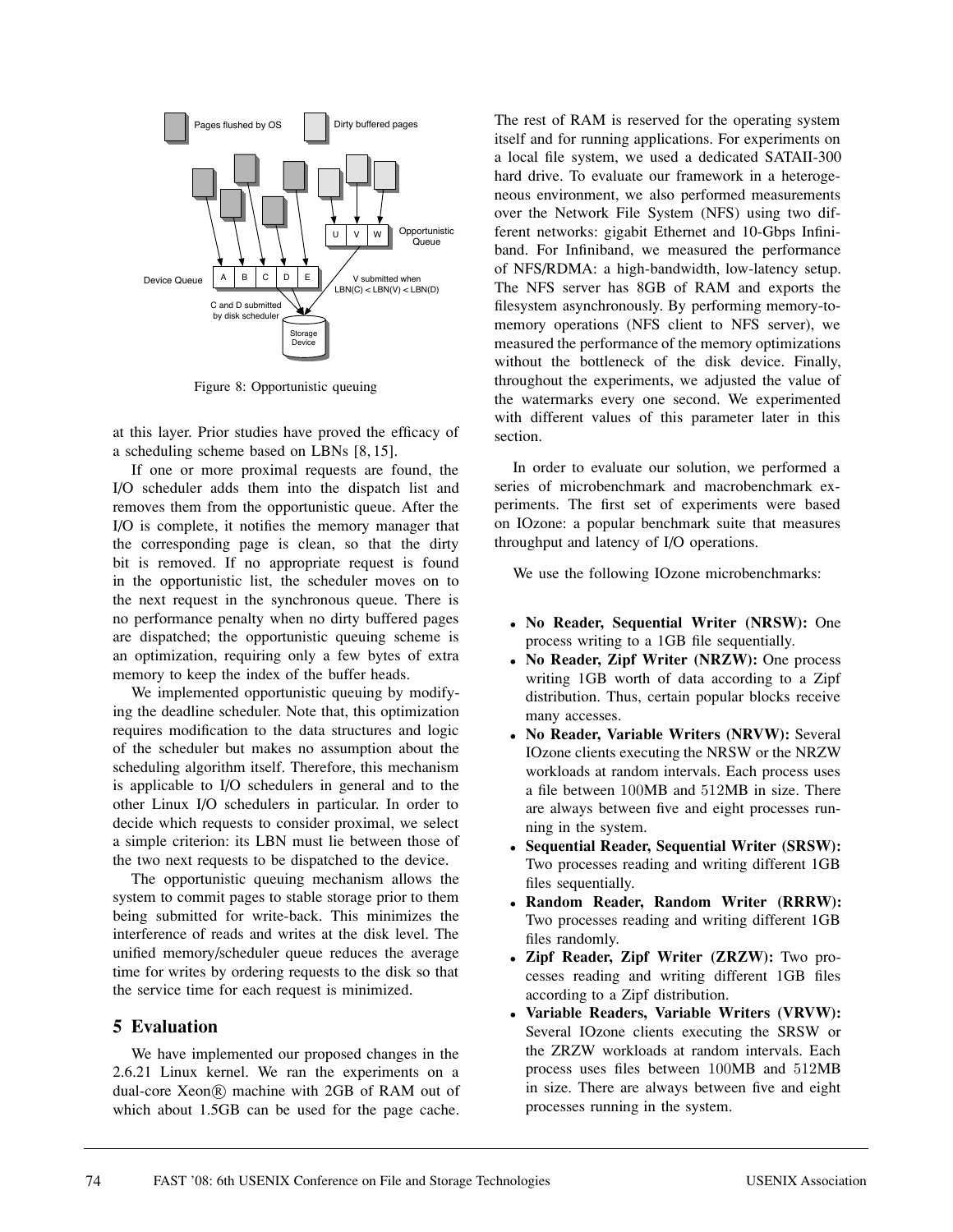

Figure 9: Throughput of a sequential writer (NRSW)



Figure 10: Throughput of a Zipf-distribution writer (NRZW)

#### **5.1 The Adaptive High-Low Watermark Algorithm**

First, we evaluate the effectiveness of the adaptive high-low watermark (AHLW) destaging algorithm using the IOzone workloads that perform writes only (NRZW and NRSW). These experiments do not use our read-write caching or scheduling optimizations. Figure 9 shows the throughput of Default, Optimal and AHLW under a sequential write (NRSW) workload. Default is the mainstream kernel with the default settings for deciding when to start the writeout (10% of available RAM). In Optimal, we have modified the value of the dirty background ratio to the optimal setting for this particular workload, which is 1%. We derived this number by manually altering the value of the parameter and rerunning the experiment until the highest throughput has been reached. Finally, AHLW is our modified version of the Linux kernel. AHLW performs almost as well as the optimal setup for the Linux kernel.

Figure 10 compares the throughput of Default, Optimal, and AHLW but this time under a workload that exhibits many rewrites (NRZW). AHLW throughput is slightly higher than Optimal—the optimal value of the dirty background ratio in this experiment is 41%. This is because the default Linux kernel uses a single threshold as opposed to the double watermark config-



Figure 11: Variance of the high watermark for the NRSW, NRVW workloads and comparison with the optimal watermark values



Figure 12: Comparison of cache hit rates for Default, AHLW and GHOST (ZRZW)

uration. The double threshold decouples the decision of when to destage pages from how many pages to destage.

We now examine the performance of the weighting function that controls the high watermark. For the NRSW and NRVW benchmarks we plot the value of the watermark along with the optimal watermark value. We computed the optimal value by manually adjusting its value, rerunning the experiment from each time point and examining the number of destage I/Os, for each value. This optimal value is dynamic, whereas Figures 9, 10 use a static optimal. Figure 11 shows that in the case of a steady-rate workload (NRSW), the adaptive watermark quickly converges to its optimal value. For the variable rate workload (NRVW), the figure shows that there is room for improvement in the AWOL framework for a non-static workload.

#### **5.2 The AHLW Algorithm with Ghost Caching**

We now concentrate on the effect of write buffering on the cache hit rate. Specifically, we measure the system throughput and the cache hit rate under a workload that includes many re-reads and re-writes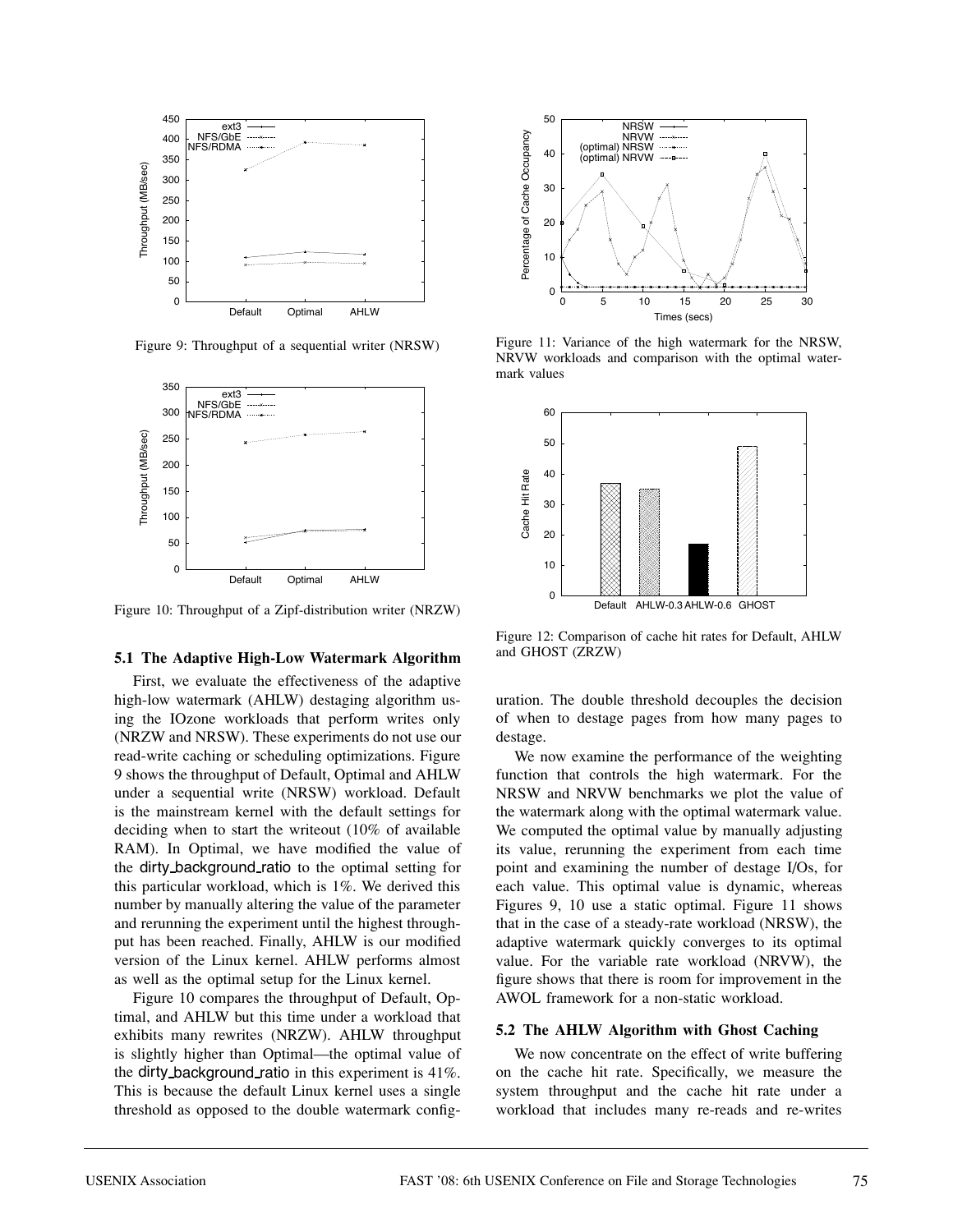

Figure 13: Execution times of Default, AHLW and GHOST under a read-write workload (ZRZW)



Figure 14: Variance of the high and low watermarks in GHOST (ZRZW)

(ZRZW). We compare Default, AHLW with  $h_{max}$  = 0.3, AHLW with  $h_{max} = 0.6$ , and GHOST: the Linux kernel enhanced with both the adaptive watermarks and the ghost caching optimizations. For AHLW the  $h_{max}$ value is static.

In this scenario, the cache hit rate affects the performance dramatically. Figure 12 plots the cache hit rate for each of the configurations. GHOST achieves the highest hit rate. In contrast, AHLW with  $h_{max}$  = 0.3 yields the lowest hit rate but provides the fastest writes (not shown). Overall, GHOST provides the best performance. The slower the device the more evident are the advantages of ghost caching (Figure 13).

Figure 14 shows the variation of the high and low watermarks in GHOST as a function of time for the last experiment. Due to block reuse (cache hits), the rate of incoming I/O requests is not constant and the watermarks increase and decrease. Also, the sudden rises and drops in the value of  $h(t)$  are due to the  $h_{max}$ constraint imposed by the ghost caching algorithm. The value of the low watermark shows more instability due to the non-constant rate that the device sustains for random writes and reads.

Lastly, Figure 15 shows the read throughput of



Figure 15: Comparison the read throughput as a function of the relative read-write cost (ZRZW)



Figure 16: Comparison of the read and write throughput with and without opportunistic queuing (RRRW)

GHOST in the ZRZW benchmark for different values of the  $h_{max}$  parameter as a function of the disk read/write cost. In systems where disk writes are more efficient than reads, *e.g.* log-structured designs, it is important to maintain a high cache hit ratio, and, hence, the value of  $h_{max}$  should be relatively low. In contrast, in systems where writes are expensive, *e.g.* RAID-5, the system should allow for more buffering. For this experiment, we artificially delay its type of request in the kernel to simulate the different environments. Our adaptive scheme adjusts the  $h_{max}(t)$  value to the experienced workload. In general, the  $h_{max}$  parameter should be set to a high value (greater than 0.4 of the available memory).

#### **5.3 I/O Scheduler Optimizations**

We now assess the effectiveness of the I/O scheduler optimizations using the RRRW workload. The Linux kernel enhanced with the opportunistic queuing mechanism performs 20% fewer disk operations than the unmodified kernel. As a result, throughput is improved by more than 35% for reads (Figure 16). Random writes that are proximal to reads are scheduled immediately.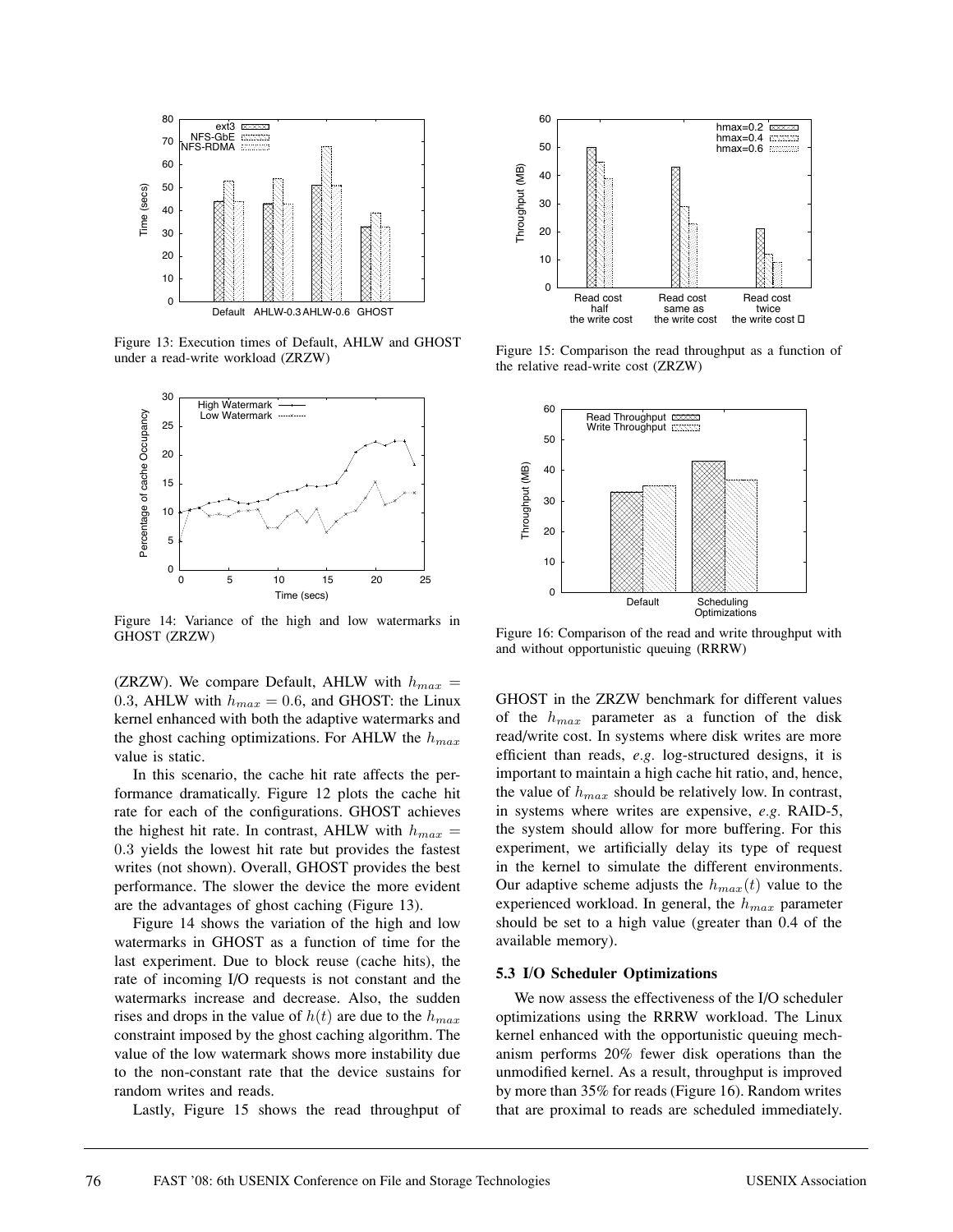

Figure 17: Performance of the ZRZW and SRSW benchmarks for Default and AWOL



Figure 18: Number of destage I/Os per time unit as a function of time (VRVW)

This reduces the contention for disk bandwidth between reads and asynchronous write operations. Write throughput increases only modestly, because all write operations are asynchronous.

#### **5.4 Putting it All together**

We compare the performance of AWOL, our complete framework, with the unmodified Linux kernel. First, we compare the execution times of the SRSW and ZRZW workloads in ext3. Figure 17 shows that AWOL yields close to 35% improvement when compared with unmodified Linux for Zipf-distributed reading and writing (ZRZW). The performance improvement for sequential reading and writing (SRSW) is close to 10%. For SRSW, the superior performance arises from scheduler optimizations alone, because there are no potential benefits from read caching.

In the next experiment we examine AWOL's performance under a variable rate (VRVW) workload. Figure 18 plots the number of I/O destages (reads or writes) per time unit as a function of the time. The rises and drops in the graph show the changing data rate. A higher rate leads to more I/Os being dispatched to the device. AWOL performs fewer destage I/O operations



Figure 19: Average response times with a variable I/O rate (VRVW)



Figure 20: Throughput comparison under different values of the sampling interval (NRSW,NRZW)

than Linux on average. Figure 19 shows the userperceived response times for the same experiment. All writes are buffered and complete in microseconds. Higher cache hit rates (ghost caching) and more efficient I/O scheduling (opportunistic queueing) result in much shorter average read response times for AWOL.

#### **5.4.1 Adjusting the Sampling Frequency**

Finally, we examine the importance of the sampling frequency. Figure 20 shows the throughput of the system under different values of this parameter for the NRSW and NRZW workloads. For the sequential writer example, frequent measurements allow the system to reach the optimal watermark value faster, at a price of higher CPU consumption (Figure 21). For a Zipf writer, too frequent measurements are prone to overtuning the watermarks, which results to lower throughput. For a read-write workload (ZRZW) with many re-reads, the cache hit rate is not affected by the sampling frequency (Figure 22). As with other system parameters, the optimal value of the sampling period depends on the experienced workload. In practice, a value of 1 second provides good throughput along with low computational requirements.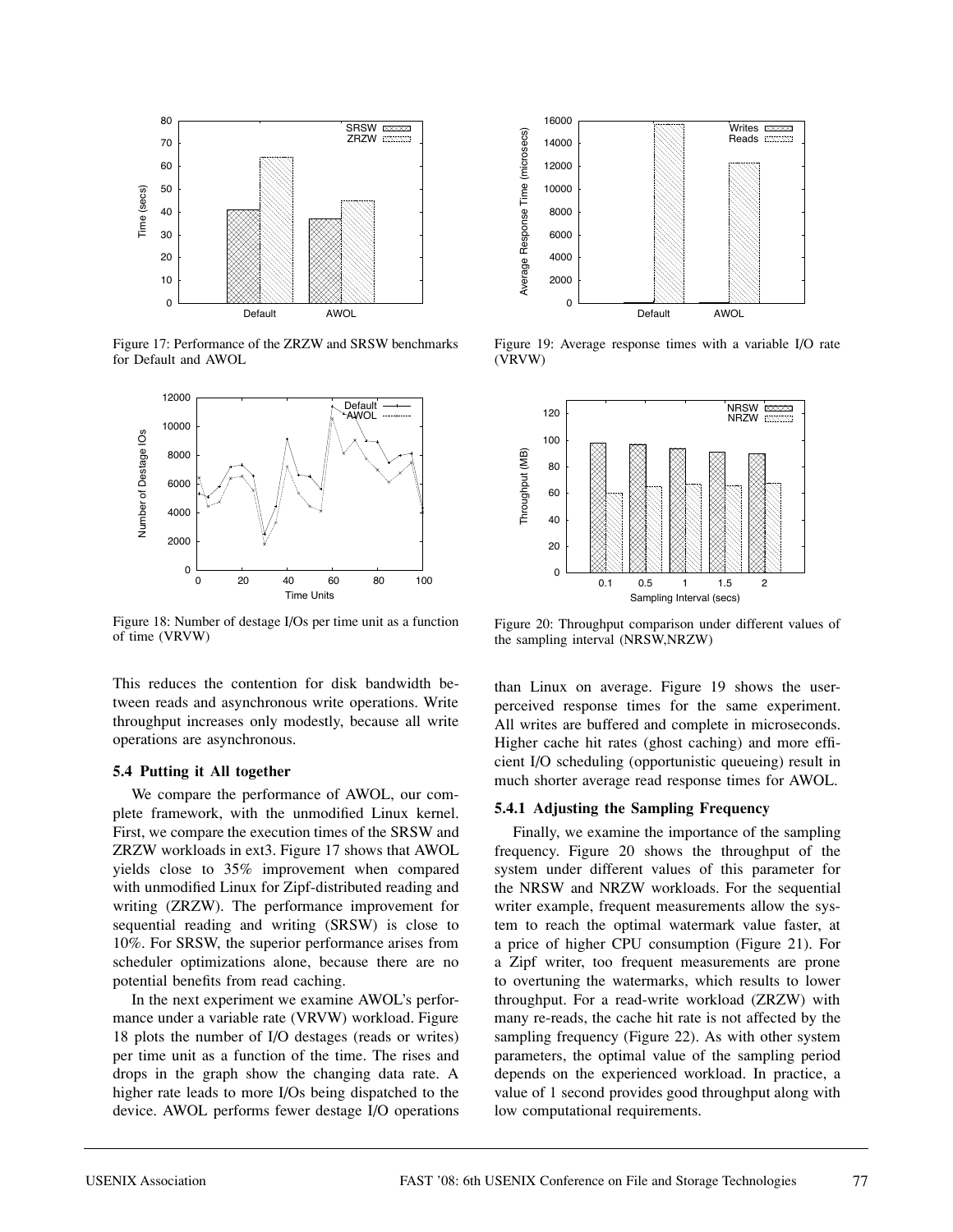

Figure 21: CPU consumption for AWOL under different values of the sampling interval (NRSW)



Figure 22: Cache hit rates for AWOL under different values of the sampling interval (ZRZW)

#### **5.5 Macrobenchmarks**

In the next experiment, we measure the time to untar and compile the Linux 2.6.20 kernel. This realworld workload exhibits lots of overwrites and intermediate, short-lived files. It accesses data sequentially (for the most part) with reads and writes interleaved. We compare the performance of Default and AWOL. The scheduler and destaging algorithm optimizations enable AWOL to reduce the execution time by almost 21% when compared with Default. Ghost caching also has some effect on this experiment. The cache hit rate (for both read and writes) is improved by 12%.

We also run TPC-C [26], a data-intensive, online transaction processing benchmark, for approximately one hour on a Postgres database. TPC-C issues small 4 KB random I/Os, two thirds of which are reads. The metric for evaluating TPC-C performance is the number of transactions completed per minute (tpmC). The amount of RAM available is critical to the reported performance. In our case, RAM covers only 20% to 30% of the working set. Figure 23 shows the throughput of unmodified Linux relative toAWOL for ext3 and NFS-RDMA. Our results are normalized because the



Figure 23: Performance of the TPC-C benchmark

test is unaudited. AWOL improves performance by more than 25%. The average value of  $h(t)$  is 0.03 and its max value reaches 0.4. For the low threshold these values are 0.01 and 0.3 respectively. The performance difference of Default and AWOL comes as no surprise given the data-intensive nature of the benchmark.

#### **6 Related Work**

Early works that compare write-back caching observe that using cache memory for dirty pages may reduce read hit rates and identify that reads are more important than writes [13]. In fact, this was one of the fundamental arguments to continue using write-through caching.

Concerns about running out of available memory for dirty data, which results in slow write-back and stalls, arise first in processor caches, owing to their smaller sizes. Skadron [24] proposes the allocation of additional memory for dirty data and lazy retirement policies to mitigate these effects.

The periodic update policy used by most operating systems, e.g. every 30 seconds, leads to I/O bursts that can hamper system performance. Through analysis and simulation, Carson and Setia [5] showed that for many workloads periodic updates from a write-back cache perform worse than write-through caching. They suggest two alternate disciplines: (1) giving reads nonpreemptive priority and (2) interval periodic writes in which each write gets its own fixed period in the cache. The first may starve writes indefinitely. The second requires complex queuing and timing mechanisms, but does stagger writes in time, assuming that pages are dirtied over time. Mogul [18] implements an approximate interval periodic write-back policy that staggers writes in time using a small (one second) timer. His evaluation shows that interval periodic writes reduce both response time and its variance.

Golding *et al* [9] propose to delay write-back until the system reaches an "idle" period. This reduces the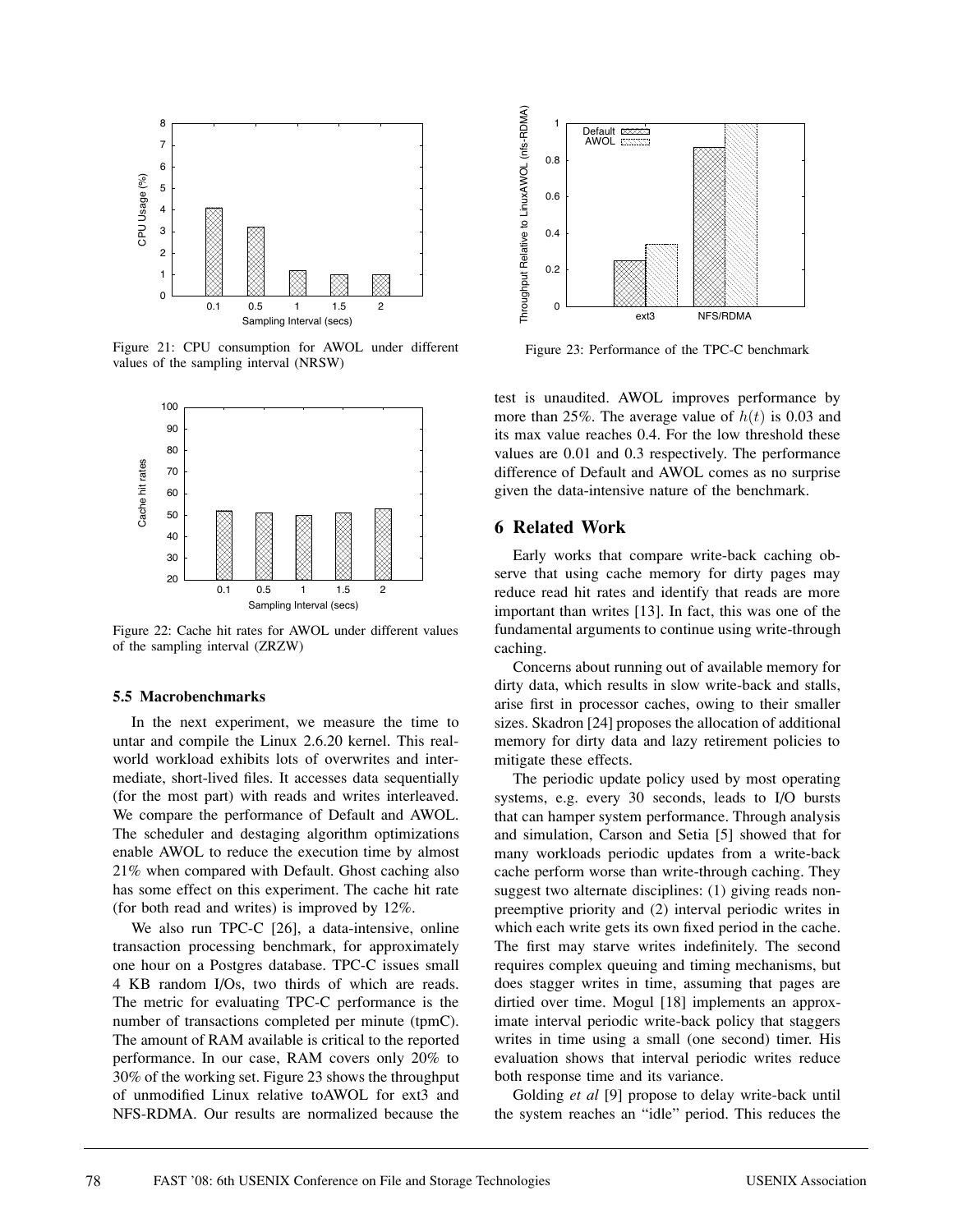delays seen by reads by delaying competing writes until idle periods, possibly with the help of non-volatile memory. One aspect of AWOL defers write-back to the same effect. However, AWOL also writes more aggressively at times and adaptively chooses between deferring and aggressively writing pages.

The notion of write-performance dominating overall system performance has a long history in file and storage system design. We invoke the same scaling arguments as do other researchers. As processors increase in speed relative to disk or network throughput, they dirty pages faster than the storage subsystem can clean them. This makes write performance the overall system bottleneck. Ousterhout [21] invokes this argument in the original paper on log-structured file systems.

Non-volatile memory (NVRAM) offers one way to improve write-performance and tolerate write bursts by making data persistent without sending it to disk [4, 6, 22]. Because NV-RAM is more expensive than regular RAM and the read cache does not need to be persistent for correctness, NVRAM systems partition memory into a volatile read cache and a non-volatile write cache. Thus, they do not consider the balance of read and write pages in a shared memory. Again owing to its cost, NVRAM also tends to be deployed in server systems or in hybrid disk devices, whereas we focus on the adaptive allocation of memory within the operating system.

RAID controllers that use non-volatile memory for writes employ adaptive destaging policies that either vary the rate of writing [27] or the destage thresholds [19] based on memory occupancy and filling and draining rates. Such systems have quite different goals from ours, because cached writes are persistent. They wish to delay destaging data as long as possible. In contrast, operating system memories contain volatile writes and, thus, must destage data more aggressively consistent with operating system age thresholds.

Also for RAID controllers, Gill et al. [8] integrate recency into disk scheduling algorithms in order to aggregate multiple writes to data prior to destaging the data to disk. In the context of RAID controllers, writes are particularly expensive as they involve disk seeks among all disks in the RAID group. In our opportunistic queuing optimization (Section 4), we also employ information about page state into making write scheduling decisions. However, Gill et al. do so to delay writing pages that may be re-written and are in NVRAM. We use it to perform opportunistic writing when writes will be inexpensive because the disk head is already near the write location. Alonso and Santonja [3] also use recency of write access to defer writing data for pages written multiple times.

Free-block scheduling [16] describes a framework

for enhancing disk head utilization and throughput by interposing background reading/writing tasks into the request stream. The authors include write-back as one of many possible uses. The disk write discipline of AWOL's opportunistic queuing mechanism is similar in concept to freeblock scheduling. In fact, we could incorporate freeblock scheduling to implement a more sophisticated version of our queuing optimization that uses more accurate information about the position and activity of the disk head. In contrast to freeblock scheduling, AWOL changes the fundamental writescheduling framework. Pages are grabbed out of the page cache and queued immediately before the operating system submits them for write-back. In addition, our simple implementation, based on LBN alone, provides good empirical results without the complexity of implementing freeblock scheduling outside of disk firmware [15].

Recent caching work has explored the adaptive allocation of memory between recency and frequency for read pages. Two queue (e.g. 2Q [12]) versions of LRU split the LRU queue into a lower queue for pages accessed once (recency) and a higher queue (frequency) for pages accessed more than once. Several papers (ARC [17], LIRS [11]) size these queues adaptively in response to workload shifts. They do not consider the allocation of memory for write pages.

None of the described research balances the population of read and write pages in a shared memory and dynamically allocates memory across these classes of pages. EMC's Enginuity [7] is the exception. This storage controller manages a global memory for reads and writes, allowing the region used for non-volatile writes to grow and shrink over time in response to workload shifts. No algorithms or details are given.

Li et al. [14] classify writes by type in order to better manage a second-tier read cache. Writes that correspond to dirty pages that are evicted from a first level cache are good candidates for caching at the second tier, whereas writes that periodically clean dirty pages are poor candidates, because those pages are likely still cached at the first tier. Our system also implicitly classifies writes but in different dimensions. We are concerned with whether writes are synchronous, blocking an application, or asynchronous. We do not use explicit hints.

Finally, ghost caching has been used quite extensively to track pages beyond the size of available memory. Megiddo and Modha in ARC [17] provide an overview of the use of shadow (ghost) caches in the many read-caching algorithms that balance multiple queues. Wong and Wilkes [29] use the technique for exclusive caching in a hierarchy of caches. The major difference is that AWOL maintains two ghost caches;